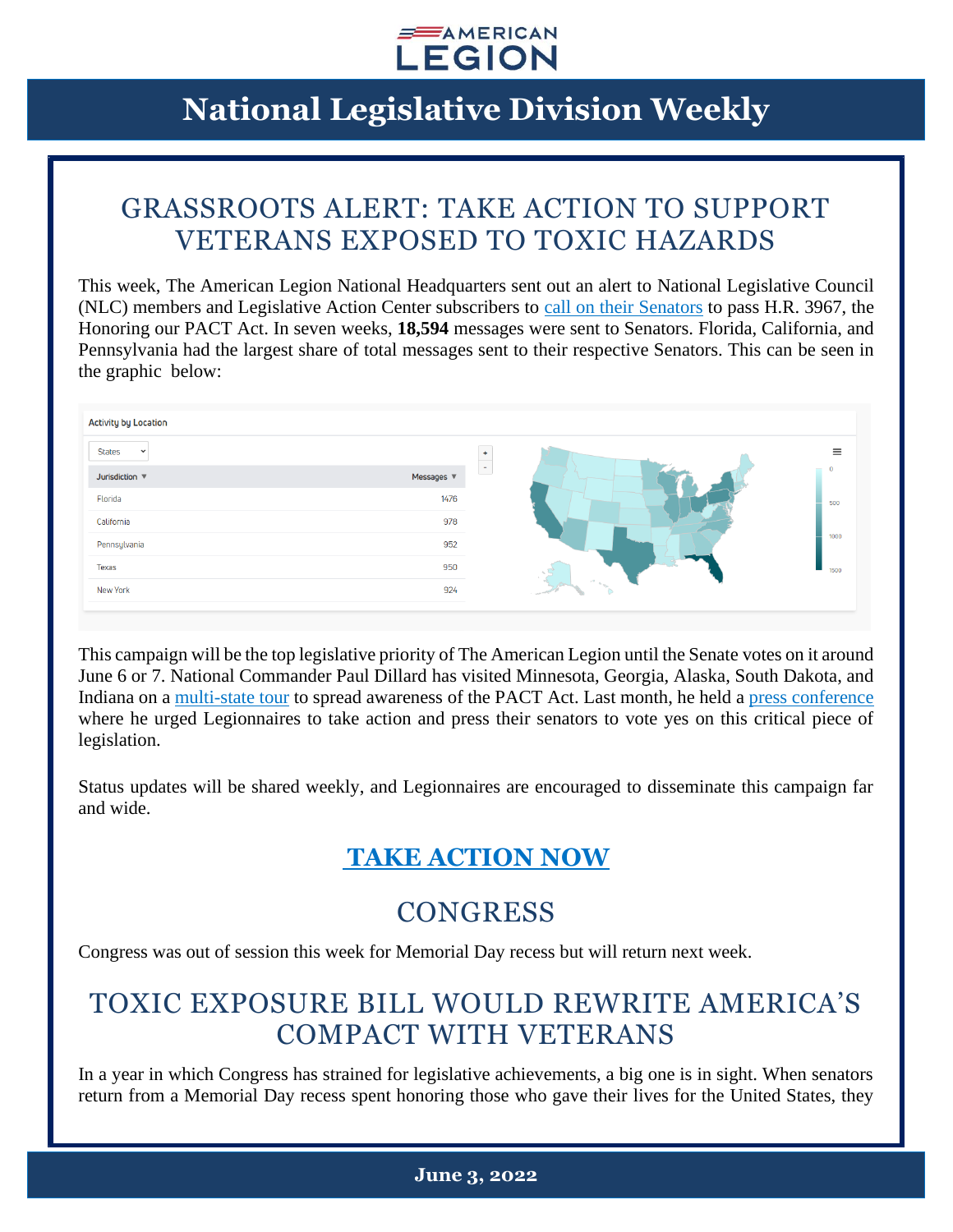

will take up a bipartisan bill that will dramatically broaden America's commitment to take care of sick veterans.



*Marines dispose of trash in a burn pit in Afghanistan.*

The bill would offer new health care and tax-free disability benefits as high as \$3,332 a month to as many as 3.5 million veterans at a cost the Congressional Budget Office has pegged at more than \$300 billion over 10 years.

Under the legislation — crafted by Senate Veterans' Affairs Chairman Jon Tester (D-MT) and ranking member Jerry Moran (R-KS) — the Veterans Affairs Department would consider a veteran with any of 23 conditions, as varied as brain cancer and hypertension, who was deployed to a combat zone during the wars in Iraq or Afghanistan automatically

eligible for care at government cost.

By contrast, under current law, the veteran must demonstrate that his or her illness was the result of military service in order to qualify for benefits.

There's little doubt that many veterans were sickened by exposure to chemicals while they served, including smoke from burn pits in which troops disposed of garbage, such as medical materials and vehicle parts, by dousing it in jet fuel and setting it ablaze.

The practice was widespread during the wars in Iraq and Afghanistan, and medical experts say exposure is linked to a host of illnesses that can present themselves years later, including cancers, chronic respiratory conditions and lung damage.

But for the better part of the post-9/11 era, the military did not keep thorough records of where burn pits were used. The smoke from the pits can also travel for miles, potentially affecting troops far afield. For veterans trying to prove that they qualified for toxic exposure treatment through the VA, it could be their word against the Pentagon's.

The bill would also extend, from five years to 10 years, the period after veterans' separation from the military during which they can seek out health care from the VA. If within that time period the veteran qualifies for care, he or she will continue to receive it indefinitely.

Also in the legislation is an expansion of benefits for veterans exposed to radiation during the Cold War, an expansion of the list of illnesses linked to the use of Agent Orange during the Vietnam War and an extension of benefits to Vietnam War-era veterans who served in Thailand, Laos, Cambodia and Guam and may have been exposed to Agent Orange there.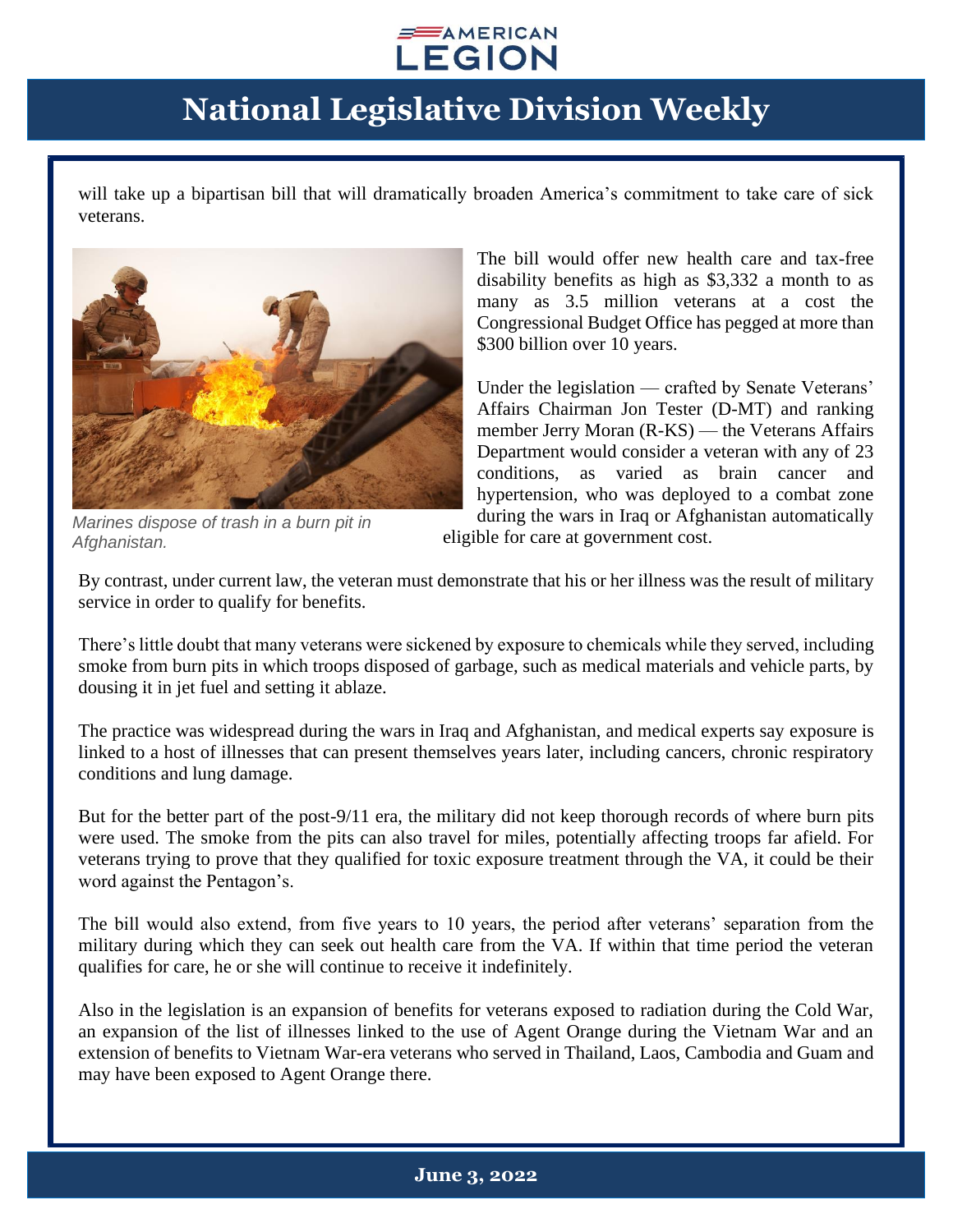

It would also greatly expand the VA's physical footprint by setting up 31 new, major medical clinics across 19 states while hiring thousands more claims processors and staff.

The legislation largely mirrors, and slightly expands on, a House bill by Veterans' Affairs Chairman Mark Takano (D-CA) that passed 256-174 in March. President Joe Biden issued a statement at the time saying he supported the measure.

Republicans who opposed the House bill argued that its likely price tag of more than \$300 billion over 10 years was too expensive.

The Congressional Budget Office projected that direct benefit payments for disability compensation would increase by \$208 billion over a decade



*Agent Orange used in Vietnam-era*

under the House bill, while health care costs, paid for through the annual appropriations process, plus VA administrative costs, could require an additional \$114 billion. VA disability benefits range from \$153 to \$3,332 a month in tax-free payments, depending on the severity of the ailment.

In February, the Senate passed by voice vote a narrower version of the bill that the Congressional Budget Office said would cost \$1 billion over a decade. It would expand health care to more veterans who served in areas with known toxic exposure but wouldn't provide disability compensation.

House Democrats said that Senate bill wouldn't help enough veterans — just 16,000 out of the 3.5 million potentially eligible Iraq and Afghanistan veterans — and declined to take it up.

In the interim, Democrats argued it was not necessary to offset the cost with new taxes or fees, or budget cuts elsewhere, because of ill veterans' pressing needs, and they derided the Senate's original bill as stingy. "It's the cost of war," Speaker Nancy Pelosi said after the House's March vote. "For the Republicans to go to the floor and say their veterans really don't want this help with their health because it's going to cost money and they're more concerned about the budget … than they are about their health — oh, really? You just gave tax cuts in 2017 to the richest people in America. Tax cuts for the rich, cancer for our veterans." A coalition of more than 40 veterans groups also backed the Democrats' argument, while comedian Jon Stewart, who successfully lobbied Congress to provide compensation to people exposed to toxic air in New York City from the Sept. 11 terrorist attacks, joined the cause and raised the pressure.

During a Sunday speech at a Memorial Day weekend event in Washington, Stewart said it was difficult not to be frustrated with Congress and the American people for taking so long to address the burn pits issue.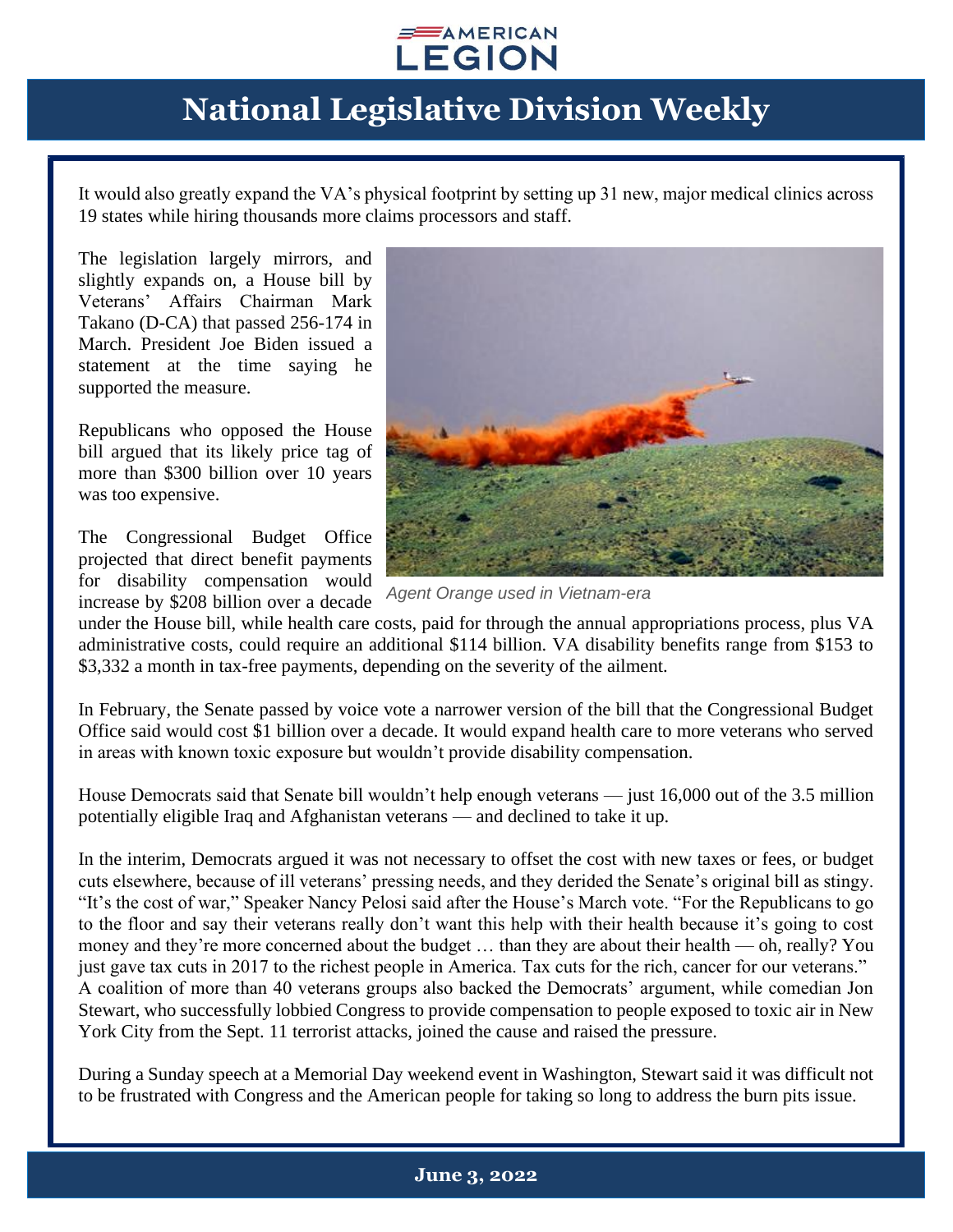#### $\equiv$  AMERICAN **LEGION**

## **National Legislative Division Weekly**

"This may be one of the lowest-hanging fruit of the American legislative agenda," he said. "Those that took up arms in defense of this country suffered grievous harm in that defense."

The new Senate bill would establish a "Cost of War Toxic Exposures Fund" to cover the costs of the benefits it would create. The Congressional Budget Office has not yet released its estimate of the bill's cost, although it will likely be similar to that of the House version.

#### UPCOMING HEARINGS

- On Tuesday, June 7, the House Veterans' Affairs Subcommittee on Technology Modernization will hold a hearing titled "Cybersecurity and Risk Management at VA: Addressing Ongoing Challenges and Moving Forward."
- On Wednesday, June 8, the House Armed Services Subcommittee on Cyber, Innovative Technologies, and Information Systems will hold a National Defense Authorization Act (NDAA) markup hearing.
- On Wednesday, June 8, the House Armed Services Subcommittee on Strategic Forces will hold an NDAA markup hearing.
- On Wednesday, June 8, the House Armed Services Subcommittee on Seapower and Projection Forces will hold an NDAA markup hearing.
- On Wednesday, June 8, the House Armed Services Subcommittee on Military Personnel will hold an NDAA markup hearing.
- On Wednesday, June 8, the House Foreign Affairs Subcommittee on Asia, the Pacific, Central Asia, and Nonproliferation will hold a hearing titled "Resourcing US Priorities in the Indo-Pacific FY23 Budget."
- On Thursday, June 9, the House Armed Services Subcommittee on Tactical Air and Land Forces will hold an NDAA markup hearing.
- On Thursday, June 9, the House Armed Services Subcommittee on Readiness will hold an NDAA markup hearing.
- On Thursday, June 9, the House Armed Services Subcommittee on Intelligence and Special Operations will hold an NDAA markup hearing.

#### LEGIONNAIRE OF THE WEEK

In an effort to recognize the weekly accomplishments of our Legionnaires, we will spotlight an individual every week. These individuals demonstrate exceptional grassroots activism by meeting with/contacting their Congressional Representative/Senator to advocate for veterans. Efforts like these truly make a difference and give veterans a voice in Congress.

#### NLC Vice Chairman Paul Martel, Florida

This week, we are excited to recognize NLC Vice Chairman and past Department Commander Paul Martel for representing The American Legion at a Republican National Committee (RNC) veterans forum in The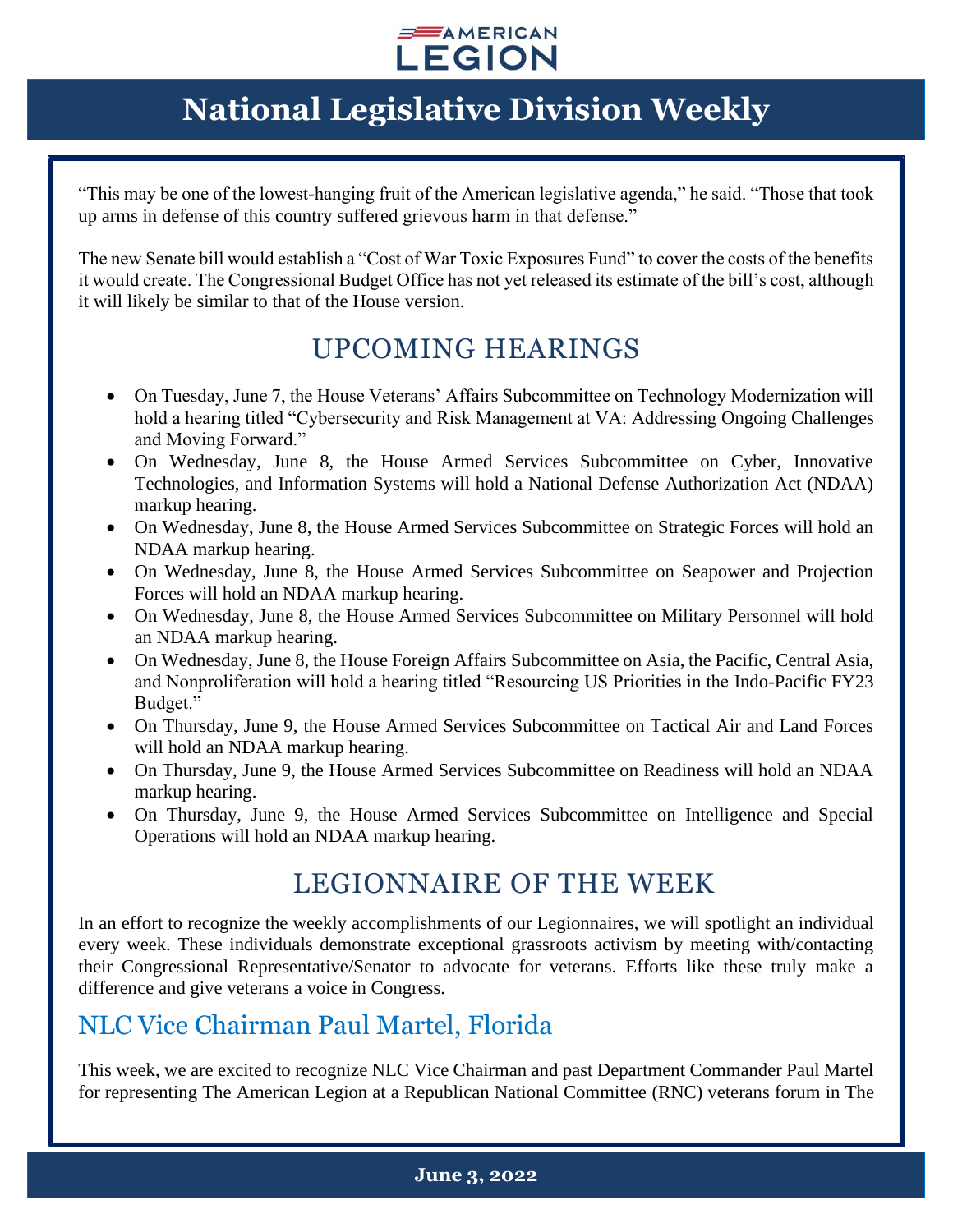

Villages, Florida on May  $27<sup>th</sup>$  to an audience of veterans, servicemembers, and military family members. Mr. Martel spoke about the Legion's legislative priorities, as well as the benefits of membership alongside Congressman Daniel Webster and state Senator Tom Wright.



*NLC Vice Chairman, Paul Martel, representing The American Legion at an RNC veterans forum in The Villages, Florida.*

Thank you PDC Martel!

If you have made a grassroots effort and would like to be considered for next week's "Legionnaire of the Week," please fill out the Congressional Contact Report Form [here.](https://www.legion.org/legislative/aar) You can also email me at [kisaacson@legion.org.](mailto:kisaacson@legion.org)

#### MEETINGS

- On Wednesday, June 1, NLD Staff participated in a VSO weekly meeting to discuss the Major Richard Star Act to discuss the disparate impact on veterans specifically with the issue of a concurrent receipt.
- On Wednesday, June 1, NLD Staff participated in a call with Senator Scott's (R-FL) Veterans Policy Advisor to discuss the Sergeant First Class Heath Robinson Honoring Our PACT Act and its impact on Florida veterans.
- On Wednesday, June 1, NLD Staff participated in a call with Senator Portman's (R-OH) Veterans Policy Advisor to discuss the Sergeant First Class Heath Robinson Honoring Our PACT Act and its impact on Ohio veterans.
- On Wednesday, June 1, NLD Staff participated in a call with Senator Cruz's (R-TX) veterans policy team to discuss the Sergeant First Class Heath Robinson Honoring Our PACT Act and its impact on Texas veterans.